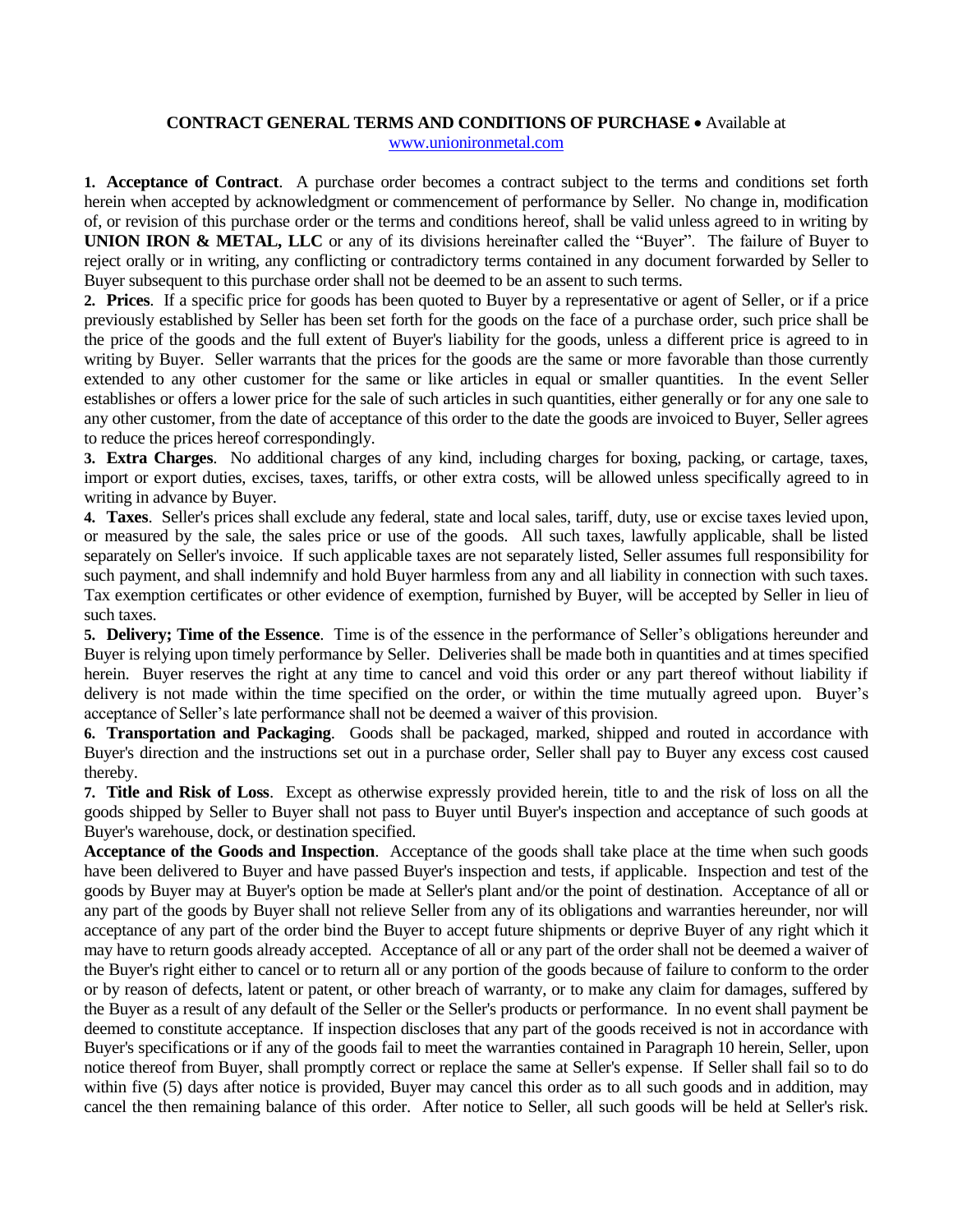Buyer may, and at Seller's direction shall, return such goods to Seller at Seller's risk, and all transportation and handling charges, both to and from the original destination, shall be paid by Seller. Any payment for such goods shall be refunded by Seller unless Seller promptly corrects or replaces the same at its expense. Return of any defective material by Buyer shall not be deemed a waiver of any right or remedy which Buyer may have as a result of or in connection with the existence of such defect or defects. Buyer reserves the right to conduct verification activities at Seller's facility to determine conformance to the Buyer's specified quality requirements. Such verification shall not be considered evidence of quality control by the Seller, nor does it absolve the Seller of the responsibility to provide acceptable goods, nor shall it preclude subsequent rejection by the Buyer.

**8. Payment**. Payment shall be made according to the terms set forth on the face of this order. Unless otherwise agreed, invoices shall be paid within thirty to forty-five (30-45) days after the receipt of the invoice or of the goods by Buyer, whichever is later. C.O.D. shipments will not be accepted, unless agreed to in writing.

**9. Warranties**. The Seller hereby warrants and represents to Buyer that all goods will conform to the specifications, drawings, samples, models or other descriptions furnished by Buyer or by Seller and approved by Buyer, and they will be free from defects in material and workmanship. Additionally, Buyer shall have the right to all Buyer's remedies and Seller's warranties to the fullest extent provided under the Uniform Commercial Code, including, but not limited to warranties or merchantability and fitness. All warranties and remedies shall survive inspection, tests, acceptance and payment.

**10. Indemnification**. Seller shall indemnify and hold Buyer harmless against all loss on account of claims of injuries to persons or damage to property based in whole or in part upon a defect in the goods or from any act or omission of Seller, its agents, employees and subcontractors. Further, Seller agrees to indemnify and hold harmless the Buyer, its successors and assigns, against any and all claims, liabilities, costs and expenses (including, but not limited to, court costs, attorneys' fees, inspectors' fees, or costs of testing, loss of production/time) incurred by Buyer in connection with or related to any recall, inspection, tests, replacement or correction of the goods or any and all parts or equipment in which the goods are incorporated when such recall, inspection, tests, replacement or correction result from or are related to, in whole or in part, a defect or alleged defect in the goods. Buyer's obligation to indemnify and hold Seller harmless shall be limited only to those claims arising or resulting from a wrongful act of Buyer, its agents, employees and subcontractors.

**11. Changes**. Buyer shall have the right by written notice to cancel, suspend or change from time to time the goods and services to be furnished by Seller hereunder.

Upon the receipt of such notice, Seller shall immediately comply with the notice and adjust operations in connection with this order accordingly. All costs and expenses relating to this order and incurred by Seller subsequent to the receipt of such notice, which would not have been incurred if Seller had complied with such notice, shall be the sole responsibility of Seller. In the event of cancellation of this order, Buyer shall be responsible and liable only for the price of the goods accepted prior to such notice plus the actual and reasonable costs incurred by Seller prior to notice of cancellation with respect to the goods canceled. In the event of suspension of this order Buyer shall be responsible and liable only for the price of goods eventually accepted. Any increase in the price of such goods shall be subject to the prior approval of Buyer. In the event of a modification of this order by Buyer (including, but not limited to, a change in the number or design of the goods), Buyer shall be responsible and liable only for the price of the goods accepted plus the actual and reasonable costs incurred by Seller to accomplish such modification. Any increase in the price of the goods resulting from modification of the purchase order is subject to the prior approval of Buyer.

In the event of any cancellation, suspension or modification of this order, Buyer shall not be responsible or liable for any costs of production, processing or shipping of the goods apart from the price of goods accepted if such costs represent a portion of and are included in the price of such accepted goods. In the event of any cancellation, suspension or modification of this order, Seller shall not be entitled to, nor shall Buyer be responsible or liable for, anticipatory profits or consequential damages.

**12. Default**. Buyer reserves the right, by written notice, to cancel this order without liability to Buyer in the event of: (a) insolvency of Seller; (b) the filing by the Seller of a bankruptcy petition under titles 11 or 7 of the United States Code; (c) the filing of an involuntary petition to have Seller declared bankrupt; (d) the appointment of a receiver or trustee for Seller; or (e) the execution by Seller of an assignment for the benefit of creditors. If Seller fails to perform, or breaches any of the terms of the order, then Buyer reserves the right to cure upon such failure of performance or breach, and without any liability to Buyer (i) to cancel this order in whole or in part by written notice